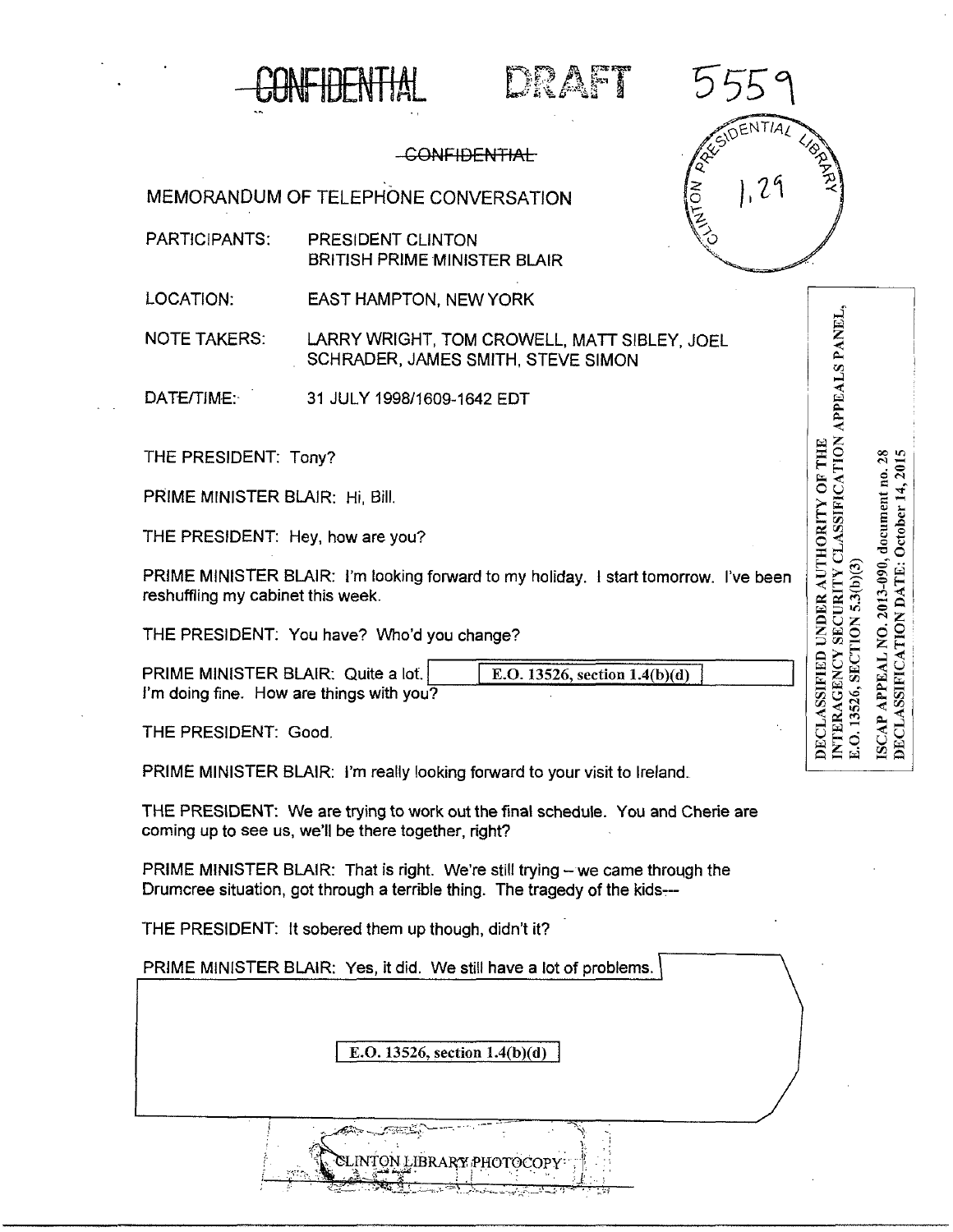

DRAFT

**BENTIAL** 

2

THE PRESIDENT: Let me tell you where we are. We are having terrible trouble with Janet Reno. I think the FBJ must be working on her. If you know anything about this Starr business, you know law enforcement agencies are not really under direction of the President. What she is saying is that this is coddling terrorists and making concessions to get a trial. That is a policy statement and not her call, and I can disagree. Then she raised all these questions as to whether it was legally sufficient. If you say there is no British or Scottish objection to the character or legality of the trial, it is your law; it's not our judgment to make. What I am trying to get her to do is give me an opinion saying she disagrees as a matter of policy, but Justice can find no fault from the point of view of the law. Then I think we are OK.

| E.O. 13526, section $1.4(b)(d)$<br>PRIME MINISTER BLAIR: Right. |
|-----------------------------------------------------------------|
|                                                                 |
| THE PRESIDENT: You got it. That is where I am trying to go.     |
| PRIME MINISTER BLAIR:<br>E.O. 13526, section $1.4(b)(d)$        |
| THE PRESIDENT:/                                                 |
| E.O. 13526, section 1.4(d)                                      |
|                                                                 |
| PRIME MINISTER BLAIR: Bill, a couple of other things. Kosovo.   |
| E.O. 13526, section $1.4(b)(d)$                                 |
|                                                                 |
| THE PRESIDENT: I agree.                                         |
| PRIME MINISTER BLAIR:<br>E.O. 13526, section 1.4(b)(d)          |
| - 25a)<br>CLINTON, LIBRARY PHOTOCOPY,                           |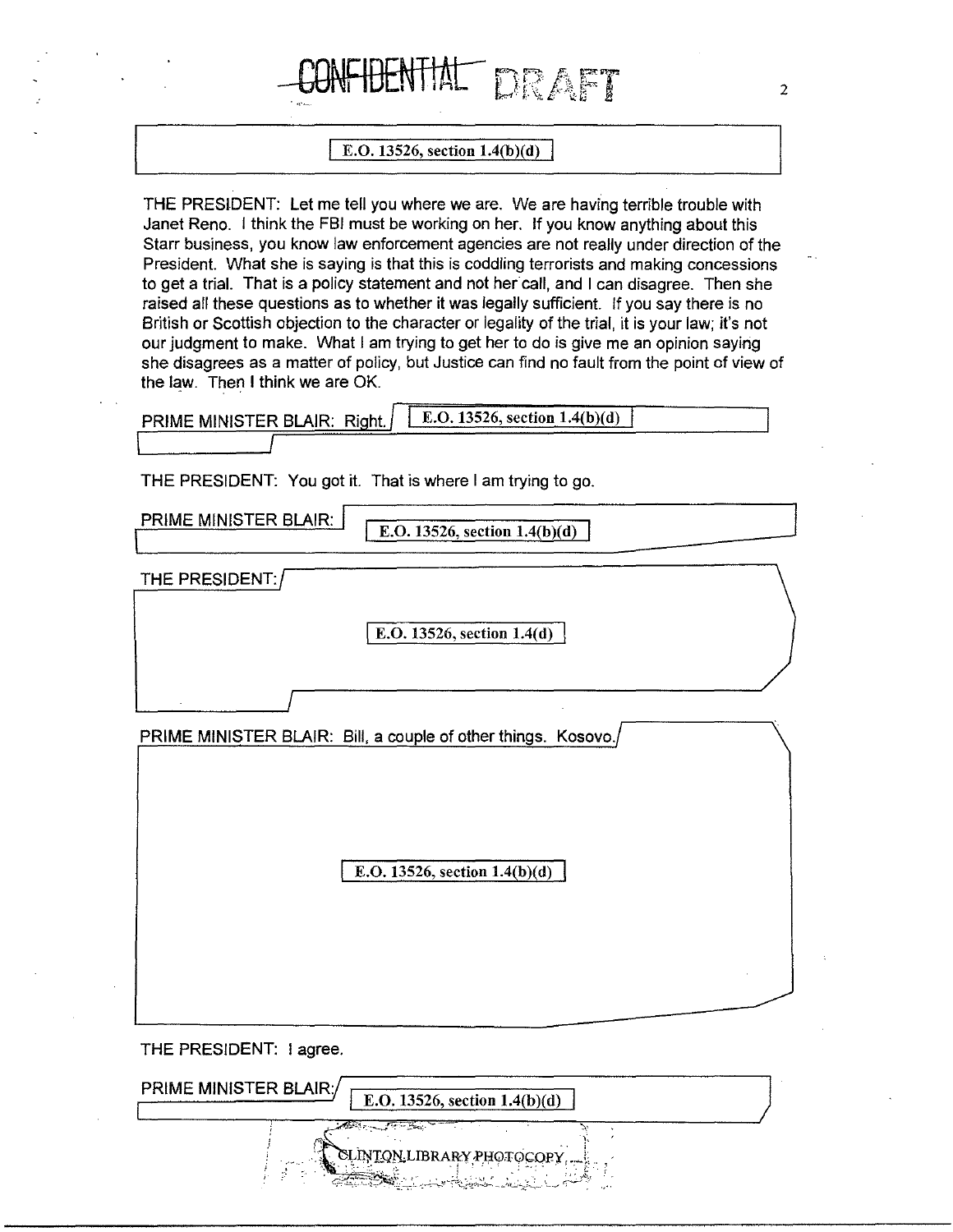| CONFIDENTIAL DRAFT                                                       | 3 |
|--------------------------------------------------------------------------|---|
| E.O. 13526, section $1.4(b)(d)$                                          |   |
| THE PRESIDENT: The KLA has put us in a tough position.                   |   |
| PRIME MINISTER BLAIR: Yes.<br>E.O. 13526, section $1.4(b)(d)$            |   |
| h,<br>THE PRESIDENT: Alright.                                            |   |
| PRIME MINISTER BLAIR: One other thing, on the Middle East peace process. |   |
| <b>THE PRESIDENT: It's very interesting.</b>                             |   |
| E.O. 13526, section 1.4(d)                                               |   |

PRIME MINISTER BLAIR: Right. Good. OK, Bill.

THE PRESIDENT: What else do you know?

PRIME MINISTER BLAIR: Not much. I can't wait to go on holiday. I have got the flu this week and am a bit under the weather. Basically, I'm fine and looking forward to my holiday. But I have reshuffled my cabinet and done my spending plan. We will have an economic downturn this next year, and we have to be careful about that. I called Stan Greenberg today.

THE PRESIDENT: Yeah?

PRIME MINISTER BLAIR: Yes, he did some polling for us.

THE PRESIDENT: You know, the funny thing is our growth was down to 1.4 percent this quarter. It was 5.4 percent last quarter, but we lost  $\frac{1}{2}$  point on the GM strike and a full point off the Asian downturn already. We have got to do something about Japan. I am very discouraged about what Obuchi and Miyazawa have said. Miyazawa, when he was Prime Minister, he was already about 72 or 68.

PRIME MINISTER BLAIR:  $E.O. 13526$ , section 1.4(b)(d)  $\begin{bmatrix} \text{Cwinnon-LIBRARY PHOTOCOPY} & \text{Lip} \end{bmatrix}$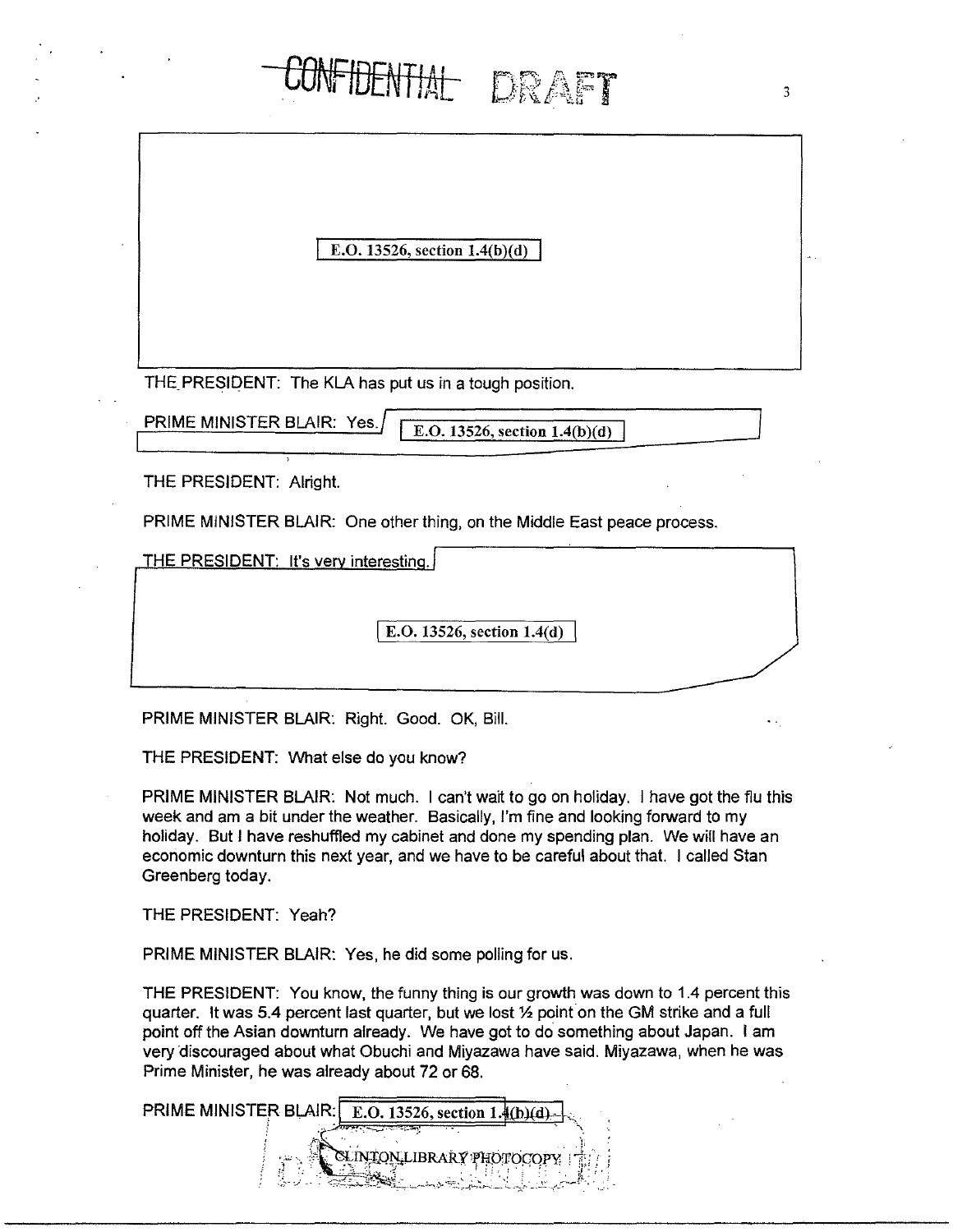**ONFIDENT!** 

DRAFT

THE PRESIDENT:

## I E.O. 13526, section 1.4(d)

What they are worried about is not being

4

able to stimulate growth in their economy with tax cuts because they put these curlicues in them and people in Japan take the money and save it, because they don't think they are permanent or adequate. They think if they do all this bank restructuring, in the absence of increased demand and demand tor exports, all it will do is just contract the economy and further deflation. What we have to do is try to work with them to get the necessary mix. I have been prepared to eat lower growth this year just to sop up some of their exports so they wouldn't go down, but this whole thing is going to slow what I think would be a boom in Europe and it is going to brake our expansion unless we can turn Japan around. I don't think there is enough money to move Asia there independently, without Japan coming back in Indonesia and all the other places. I just don't see it.

PRIME MINISTER BLAIR: What do you think we have to do?

THE PRESIDENT: What we have to do is find a way to be supportive of them without pushing, nudging them along and not humiliating them so they don't hunker down and turn inward. It's a funny little balance we have to strike but we need a coherent strategy.

E.O. 13526, section  $1.4(b)(d)$ 

but if I get an opening I may press him and maybe I'll call you and we can do something. We have to get the Europeans involved. What's going on in Germany? Schroeder is going to win isn't he?

PRIME MINISTER BLAIR: I think so.

THE PRESIDENT: Is Stan polling for Schroeder?

PRIME MINISTER BLAIR: I think he's doing some work along those lines.

THE PRESIDENT: When I was there before I didn't see any --1 think Kohl is where Churchill was at the end of World War II: the people are grateful but ready for a change.

| PRIME MINSITER BLAIR:        | E.O. 13526, section $1.4(b)(d)$ |
|------------------------------|---------------------------------|
| THE PRESIDENT:               | E.O. 13526, section 1.4(d)      |
| <b>PRIME MINISTER BLAIR:</b> | E.O. 13526, section $1.4(b)(d)$ |
|                              | LINTON LIBRARY PHÓTOCÒPY        |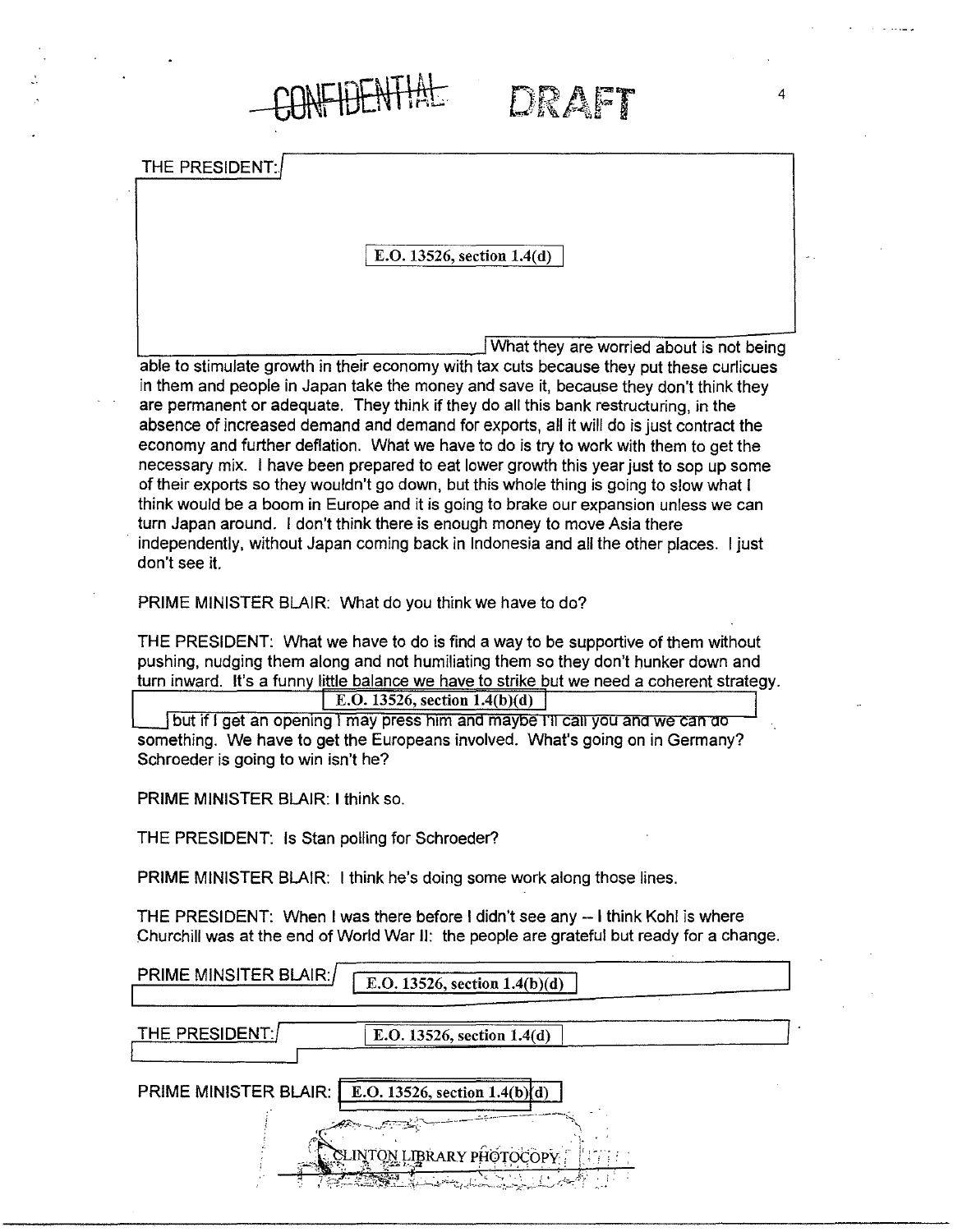

THE PRESIDENT: How long has Helmut been in, 16 years?. That's a hell of a long time.

| PRIME MINISTER BLAIR: That's right./ |  |
|--------------------------------------|--|
| E.O. 13526, section $1.4(b)(d)$      |  |
|                                      |  |

THE PRESIDENT: Very clever.

PRIME MINISTER BLIAR:  $E$ ,  $E$ ,  $\overline{E}$ ,  $\overline{E}$ ,  $\overline{E}$ ,  $\overline{E}$ ,  $\overline{E}$ ,  $\overline{E}$ ,  $\overline{E}$ ,  $\overline{E}$ ,  $\overline{E}$ ,  $\overline{E}$ ,  $\overline{E}$ ,  $\overline{E}$ ,  $\overline{E}$ ,  $\overline{E}$ ,  $\overline{E}$ ,  $\overline{E}$ ,  $\overline{E}$ ,  $\overline{E}$ ,  $\overline{E}$ ,

THE PRESIDENT: If the vote is close enough, he should do that. I still think Netanyahu would have been better off doing that.

PRIME MINISTER BLAIR: Me, too.  $\overline{E.O. 13526}$ , section 1.4(b)(d)

THE PRESIDENT: You ought to tell him what I told you.

 $\big|$  E.O. 13526, section 1.4(d)

PRIME MINISTER BLAIR: I agree with you. Just today we had the announcement of job losses here as a result of Asia. It's the first time it's been brought home.

THE PRESIDENT: I am really very concerned about it. The first place it hit us was in agriculture. We export about half our grain and about 40 percent goes to Asia and we are down 30 percent this year.

PRIME MINISTER BLAIR: Gee. Thirty percent.

THE PRESIDENT: And we can't get new markets because of bumper crops and the · climate change caused by el Nino. I think with 1.4 percent growth, unemployment will go up a little. I just don't see any set of scenarios where we do better unless we get Japan turned around. I would guess that you're seeing increased flows to Latin America like we are. Thank God for Latin America, they are doing quite well.

PRIME MINISTER BLAIR: Absolutely right.

| <b>PRESIDENT CLINTON:</b>        |                            |  |
|----------------------------------|----------------------------|--|
|                                  | E.O. 13526, section 1.4(d) |  |
|                                  |                            |  |
| PRIME MINISTER BLAIR: 1 hope not |                            |  |
|                                  | CLINTON LIBRARY PHOTOCOPY  |  |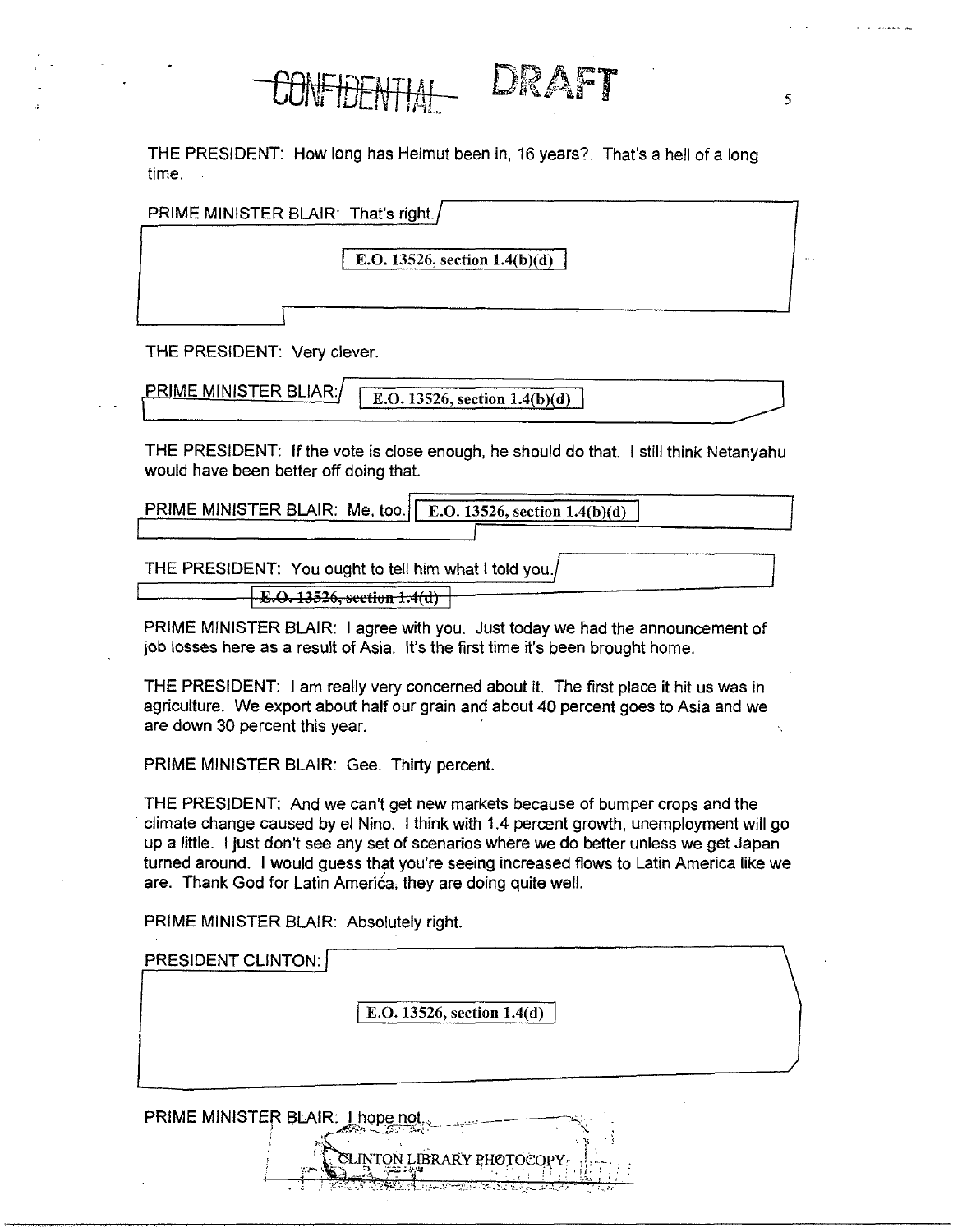

THE PRESIDENT: Anyway, I think our first order of business should be to deal with the Japanese government. The Chinese are hanging in there and have not devalued, but their target was revised downward. I feel I they will hang in there several more months. There is a limit to the pounding they can take, expectations have been raised. You can see, it is so palpable, they are proud as hell they have stayed strong and have not had to devalue. But at some point, they'll have a hard time hanging on. I think the quicker we could have some sort of EU-US initiative - This was this huge real estate boom, but the Japanese stock market lost 50 percent of its value in the last five years. We're just not getting any reinvestment in growth. The way they have done all tax changes to date, people are saving the money, and they're spending all this money on a world-class big infrastructure that hasn't done anything. I know they are frustrated because, basically, they-have taken a whole series of half-measures and it has not helped them. They have dragged Asia down.

| <b>PRIME MINISTER BLAIR:</b> | E.O. 13526, section $1.4(b)(d)$ |  |
|------------------------------|---------------------------------|--|
|                              |                                 |  |

THE PRESIDENT: Talk to Prodi. They've been very good at working with us, by the way. Bob Rubin sent all our best people over there, but their political mechanism is inadequate.

| PRIME MINISTER BLAIR:                          | E.O. 13526, section $1.4(b)(d)$ |  |
|------------------------------------------------|---------------------------------|--|
| THE PRESIDENT: $E.D. 13526$ , section $1.4(d)$ |                                 |  |
| PRIME MINISTER BLAIR:                          | E.O. 13526, section $1.4(b)(d)$ |  |
| THE PRESIDENT:                                 | E.O. 13526, section 1.4(d)      |  |
| PRIME MINISTER BLAIR:/                         | E.O. 13526, section $1.4(b)(d)$ |  |

THE PRESIDENT: Yeah, the reform movement had a false birth under Hosokawa. Did you ever meet him?

PRIME MINISTER BLAIR: No.

| THE PRESIDENT: |                            |  |
|----------------|----------------------------|--|
|                | E.O. 13526, section 1.4(d) |  |
|                |                            |  |

PRIME MINISTER BLAIR: Yes, and maybe not the last. Jospin was here last week. He really loved his time in Washington.